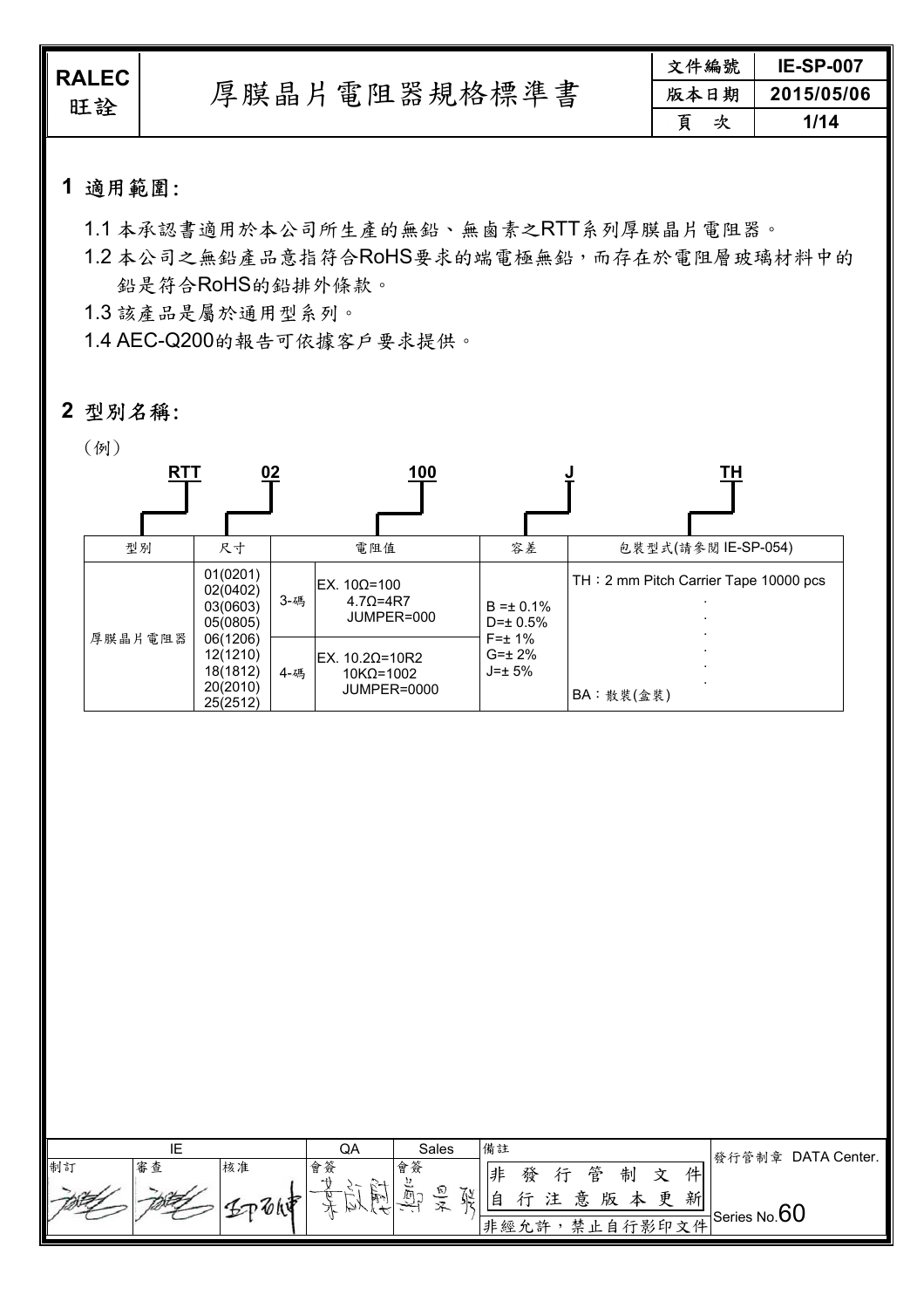RALEC<br>旺詮

厚膜晶片電阻器規格標準書

| 文件編號   | <b>IE-SP-007</b> |  |  |
|--------|------------------|--|--|
| 版本日期   | 2015/05/06       |  |  |
| 頁<br>次 | 2/14             |  |  |

# **3** 規格表:

3.1 阻值範圍:≧1Ω & 0Ω

| 型別           | 最高<br>額定<br>额定<br>功率           |            |      | T.C.R<br>最高<br>$(ppm/ {}^{\circ}\mathcal{C})$<br>過負荷                            | 阻值範圍                                |                                                          |                                                    |                                         | <b>JUMPER</b><br>$(0\Omega)$<br>額定電流 |      | <b>JUMPER</b><br>$(0\Omega)$<br>阻值 |                             |                     |
|--------------|--------------------------------|------------|------|---------------------------------------------------------------------------------|-------------------------------------|----------------------------------------------------------|----------------------------------------------------|-----------------------------------------|--------------------------------------|------|------------------------------------|-----------------------------|---------------------|
|              |                                | 電壓         | 電壓   | 溫度係數                                                                            | B(±0.1%)<br>$E-24 \cdot E-96$       | $D(\pm 0.5\%)$<br>$E-24 \cdot E-96$                      | $F(\pm 1\%)$<br>$E-24 \cdot E-96$                  | $G(\pm 2\%) \cdot J(\pm 5\%)$<br>$E-24$ | J<br>$(\pm 5\%)$ ( $\pm 1\%)$        | F    | J<br>(±5%)                         | F<br>$(\pm 1\%)$            |                     |
| RTT01        | $\frac{1}{2}w$                 | 25V        | 50V  | $-200$<br>$+400$                                                                |                                     | $1\Omega \leq R < 10\Omega$                              | $1\Omega \leq R < 10\Omega$                        | $1\Omega \le R < 10\Omega$              | 0.5A                                 | 0.5A | $50 \text{m}\Omega$                | 35m <sub>Ω</sub>            |                     |
| (0201)       | 20                             |            |      | ±200                                                                            | $47\Omega \le R \le 1M\Omega$       | $10\Omega \le R \le 10M\Omega$                           | $10\Omega \le R \le 10M\Omega$                     | $10\Omega \le R \le 10M\Omega$          |                                      |      | MAX.                               | MAX.                        |                     |
| <b>RTT02</b> | $\frac{1}{2}$ W                | 50V        | 100V | ±100                                                                            | $100\Omega \le R \le 1M\Omega$      | $10\Omega \le R \le 1M\Omega$                            | $10\Omega \le R \le 22M\Omega$                     | $10\Omega \le R \le 22M\Omega$          | 1A                                   |      | $50 \text{m}\Omega$                | $20m\Omega$                 |                     |
| (0402)       | 16                             |            |      | ±200                                                                            |                                     |                                                          | $1\Omega \le R < 10\Omega$                         | $1\Omega \le R < 10\Omega$              |                                      | 1.5A | MAX.                               | MAX.                        |                     |
| <b>RTT03</b> | $\mathbf{1}$<br>-W             | <b>75V</b> | 150V | ±100                                                                            | 100 $\Omega \le R \le 1$ M $\Omega$ | 10 $\Omega \le R \le 1$ M $\Omega$                       | $10\Omega \le R \le 22M\Omega$                     | 10 $\Omega \le R \le 22M\Omega$         | 1A                                   | 2A   | $50 \text{m}\Omega$                | $20m\Omega$                 |                     |
| (0603)       | 10                             |            |      | ±200                                                                            | ------                              | $1\Omega \le R < 10\Omega$                               | $1\Omega \le R < 10\Omega$                         | $1\Omega \le R < 10\Omega$              |                                      |      | MAX.                               | MAX.                        |                     |
| <b>RTT05</b> | $\frac{1}{8}$ W<br><b>150V</b> |            | 300V | ±100                                                                            | $100\Omega \le R \le 1M\Omega$      | $10\Omega \le R \le 10M\Omega$ 10Ω $\le R \le 27M\Omega$ |                                                    | 10 $\Omega \le R \le 27M\Omega$         | 2A                                   | 2.5A | $50 \text{m}\Omega$<br>MAX.        | $20 \text{m}\Omega$<br>MAX. |                     |
| (0805)       |                                |            |      | ±200                                                                            | ------                              | $1\Omega \leq R < 10\Omega$                              | $1\Omega \leq R < 10\Omega$                        | $1\Omega \leq R < 10\Omega$             |                                      |      |                                    |                             |                     |
| <b>RTT06</b> | $\frac{1}{2}w$<br>200V         |            |      | 400V                                                                            | ±100                                | $10\Omega \le R \le 1M\Omega$                            | $10\Omega \leq R \leq 10M\Omega$                   | $10\Omega \leq R \leq 27M\Omega$        | $10\Omega \leq R \leq 27M\Omega$     | 2A   | 3.5A                               | $50 \text{m}\Omega$         | $20 \text{m}\Omega$ |
| (1206)       |                                |            |      | ±200                                                                            | $3\Omega \le R < 10\Omega$          | $1\Omega \leq R < 10\Omega$                              | $1\Omega \leq R < 10\Omega$                        | $1\Omega \le R < 10\Omega$              |                                      |      | MAX.                               | MAX.                        |                     |
| <b>RTT12</b> | $\mathbf{1}$<br>-W<br>200V     |            |      | 400V                                                                            | ±100                                | $100\Omega \le R \le 1M\Omega$                           | $10\Omega \le R \le 10$ ΜΩ   10Ω $\le R \le 27$ ΜΩ |                                         | 10 $\Omega \le R \le 27M\Omega$      | 2A   | 4A                                 | $50 \text{m}\Omega$         | $20m\Omega$         |
| (1210)       |                                |            |      | ±200                                                                            | ------                              | ------                                                   | $1\Omega \leq R < 10\Omega$                        | $1\Omega \leq R < 10\Omega$             |                                      |      | MAX.                               | MAX.                        |                     |
| <b>RTT18</b> | $\frac{3}{4}$ W                | 200V       | 400V | ±100                                                                            | $100\Omega \le R \le 1M\Omega$      | 10 $\Omega \le R \le 10 M \Omega$                        | $10\Omega \le R \le 20M\Omega$                     | $10\Omega \le R \le 20M\Omega$          | 2A                                   | 5A   | $50m\Omega$                        | $20m\Omega$                 |                     |
| (1812)       |                                |            |      | ±200                                                                            |                                     |                                                          | $1\Omega \le R < 10\Omega$                         | $1\Omega \le R < 10\Omega$              |                                      |      | MAX.                               | MAX.                        |                     |
| <b>RTT20</b> | $\frac{3}{2}w$                 | 200V       | 400V | ±100                                                                            | $100\Omega \le R \le 1M\Omega$      | $10\Omega \le R \le 10M\Omega$ 10Ω $\le R \le 20M\Omega$ |                                                    | 10 $\Omega \le R \le 20M\Omega$         | 2A                                   | 5A   | $50m\Omega$                        | $20m\Omega$                 |                     |
| (2010)       |                                |            |      | ±200                                                                            | ------                              |                                                          | $1\Omega \leq R < 10\Omega$                        | $1\Omega \leq R < 10\Omega$             |                                      |      | MAX.                               | MAX.                        |                     |
| <b>RTT25</b> | 1W                             | 200V       | 400V | ±100                                                                            | 100 $\Omega \le R \le 1M\Omega$     | $10\Omega \le R \le 10M\Omega$                           | $10\Omega \le R \le 20M\Omega$                     | 10 $\Omega \le R \le 20 M \Omega$       | 2A                                   | 7A   | $50 \text{m}\Omega$                | $20 \text{m}\Omega$         |                     |
| (2512)       |                                |            |      | ±200                                                                            | $1\Omega \leq R < 10\Omega$         | $10 \leq R < 10\Omega$                                   |                                                    |                                         | MAX.                                 | MAX. |                                    |                             |                     |
| 使用温度範圍       |                                |            |      | $-55^{\circ}$ C ~ +155 $^{\circ}$ C (0201:-55 $^{\circ}$ C ~ +125 $^{\circ}$ C) |                                     |                                                          |                                                    |                                         |                                      |      |                                    |                             |                     |

| 備 | 行管制<br>非<br>發<br>件<br>文<br>注意版本更新<br>行<br>自 | 發行管制章 DATA Center. |
|---|---------------------------------------------|--------------------|
| 註 | 非經允許,禁止自行影印文件                               | Series No. $60$    |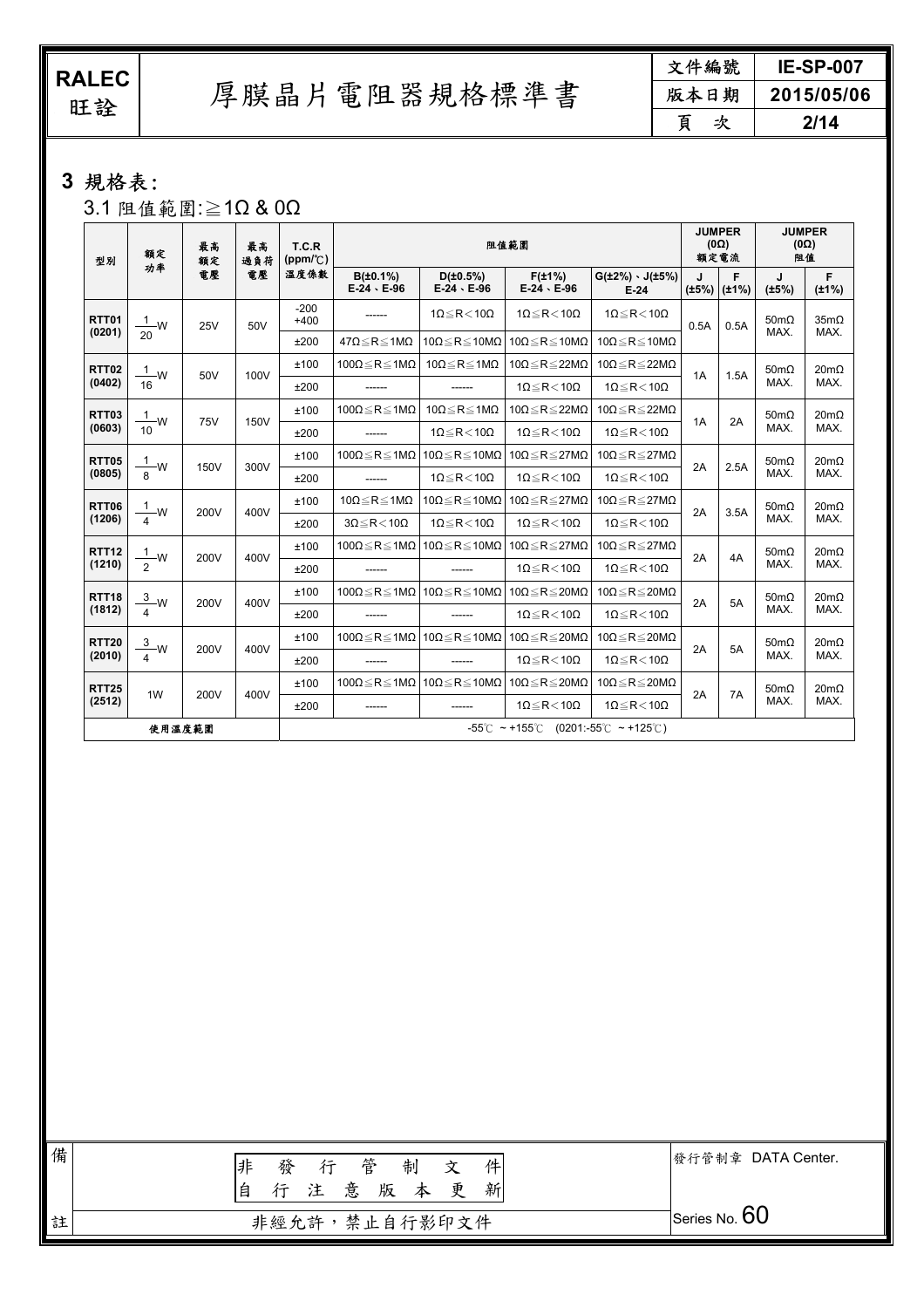**RALEC**<br>旺詮

註

厚膜晶片電阻器規格標準書

| 文件編號 | <b>IE-SP-007</b> |
|------|------------------|
| 版本日期 | 2015/05/06       |
| É    | 3/14             |

3.2 阻值範圍:<1Ω

| 型別                     | 額定功率  | 最高<br>額定電流 | 最高<br>過負荷電流 | T.C.R<br>$(ppm / \mathcal{C})$<br>溫度係數 | 阻值範圍<br>$F(\pm 1\%) \cdot G(\pm 2\%) \cdot J((\pm 5\%)$<br>$E-24 \cdot E-96$ |
|------------------------|-------|------------|-------------|----------------------------------------|------------------------------------------------------------------------------|
|                        |       |            |             | ±1500                                  | 25 m $\Omega \le R < 37$ m $\Omega$                                          |
| <b>RTT02</b>           |       |            |             | ±1200                                  | 37 m $\Omega \le R < 60$ m $\Omega$                                          |
|                        |       |            |             | ±600                                   | 60 m $\Omega \le R < 200$ m $\Omega$                                         |
| (0402)                 | 1/16W | 1.58A      | 3.95A       | ±300                                   | 200 m $\Omega \le R < 400$ m $\Omega$                                        |
|                        |       |            |             | ±250                                   | 400 m $\Omega \le R < 600$ m $\Omega$                                        |
|                        |       |            |             | ±200                                   | 600 m $\Omega \le R < 1000$ m $\Omega$                                       |
|                        |       |            |             | ±1500                                  | 10 m $\Omega \le R < 37$ m $\Omega$                                          |
|                        |       |            |             | ±1200                                  | 37 m $\Omega \le R < 60$ m $\Omega$                                          |
| <b>RTT03</b>           |       |            |             | ±600                                   | 60 m $\Omega \le R < 100$ m $\Omega$                                         |
| (0603)                 | 1/10W | 3.16A      | 7.91A       | ±300                                   | 100 m $\Omega \le R < 200$ m $\Omega$                                        |
|                        |       |            |             | ±600                                   | 200 m $\Omega \le R$ < 500 m $\Omega$                                        |
|                        |       |            |             | ±400                                   | 500 m $\Omega$ $\leq$ R $<$ 1000 m $\Omega$                                  |
|                        |       |            |             | ±1500                                  | 10 m $\Omega \le R < 19$ m $\Omega$                                          |
|                        |       |            |             | ±1200                                  | 19 m $\Omega \le R < 33$ m $\Omega$                                          |
| <b>RTT05</b>           | 1/8W  | 3.53A      | 8.82A       | ±800                                   | 33 m $\Omega \le R < 50$ m $\Omega$                                          |
| (0805)                 |       |            |             | ±600                                   | 50 m $\Omega$ $\leq$ R $<$ 100 m $\Omega$                                    |
|                        |       |            |             | ±200                                   | 100 m $\Omega \le R < 1000$ m $\Omega$                                       |
|                        |       |            |             | ±1500                                  | 10 m $\Omega \le R < 19$ m $\Omega$                                          |
|                        |       |            |             | ±1200                                  | 19 m $\Omega \le R < 25$ m $\Omega$                                          |
| <b>RTT06</b>           | 1/3W  | 5.77A      | 14.42A      | ±1000                                  | 25 m $\Omega \le R < 50$ m $\Omega$                                          |
| (1206)                 |       |            |             | ±600                                   | 50 m $\Omega \le R < 100$ m $\Omega$                                         |
|                        |       |            |             | ±200                                   | 100 m $\Omega \le R < 1000$ m $\Omega$                                       |
|                        |       |            | 17.67A      | ±1500                                  | 10 m $\Omega \le R < 19$ m $\Omega$                                          |
|                        | 1/2W  | 7.07A      |             | ±1000                                  | 19 m $\Omega \le R < 25$ m $\Omega$                                          |
| <b>RTT12</b>           |       |            |             | ±700                                   | 25 m $\Omega \le R < 50$ m $\Omega$                                          |
| (1210)                 |       |            |             | ±400                                   | 50 m $\Omega$ $\leq$ R $<$ 100 m $\Omega$                                    |
|                        |       |            |             | ±200                                   | 100 m $\Omega \le R < 1000$ m $\Omega$                                       |
|                        |       |            |             | ±1500                                  | 10 m $\Omega \le R < 19$ m $\Omega$                                          |
|                        |       |            |             | ±1200                                  | 19 m $\Omega \le R < 25$ m $\Omega$                                          |
|                        |       |            |             | ±900                                   | 25 m $\Omega \le R < 50$ m $\Omega$                                          |
| <b>RTT18</b><br>(1812) | 3/4W  | 8.66A      | 21.65A      | ±500                                   | 50 m $\Omega$ $\leq$ R $<$ 100 m $\Omega$                                    |
|                        |       |            |             | ±200                                   | 100 m $\Omega \le R < 1000$ m $\Omega$                                       |
|                        |       |            |             |                                        |                                                                              |
|                        |       |            |             | ±200                                   | 100 m $\Omega$ $\leq$ R $<$ 1000 m $\Omega$                                  |
|                        |       |            |             | ±1500                                  | 10 m $\Omega \le R < 19$ m $\Omega$                                          |
| <b>RTT20</b>           |       |            |             | ±1200                                  | 19 m $\Omega \le R < 25$ m $\Omega$<br>25 m $\Omega \le R < 50$ m $\Omega$   |
| (2010)                 | 3/4W  | 8.66A      | 21.65A      | ±900                                   | 50 m $\Omega$ $\leq$ R $<$ 100 m $\Omega$                                    |
|                        |       |            |             | ±500                                   |                                                                              |
|                        |       |            |             | ±200                                   | 100 m $\Omega$ $\leq$ R $<$ 1000 m $\Omega$                                  |
|                        |       |            |             | ±1500                                  | 10 m $\Omega \le R < 19$ m $\Omega$                                          |
| <b>RTT25</b>           |       |            |             | ±1200                                  | 19 m $\Omega \le R < 25$ m $\Omega$                                          |
| (2512)                 | 1 W   | 10A        | 25A         | ±900                                   | 25 m $\Omega \le R < 50$ m $\Omega$                                          |
|                        |       |            |             | ±500                                   | 50 m $\Omega$ $\leq$ R $<$ 100 m $\Omega$                                    |
|                        |       |            |             | ±200                                   | 100 m $\Omega$ $\leq$ R $<$ 1000 m $\Omega$                                  |
|                        |       | 使用温度範圍     |             |                                        | $-55^{\circ}$ C ~ +155 $^{\circ}$ C                                          |
|                        |       |            |             |                                        |                                                                              |
|                        |       | 非<br>發     | 行 管<br>制    | 件<br>文                                 | 發行管制章 DATA Center.                                                           |

**非經允許,禁止自行影印文件 Series No. 60**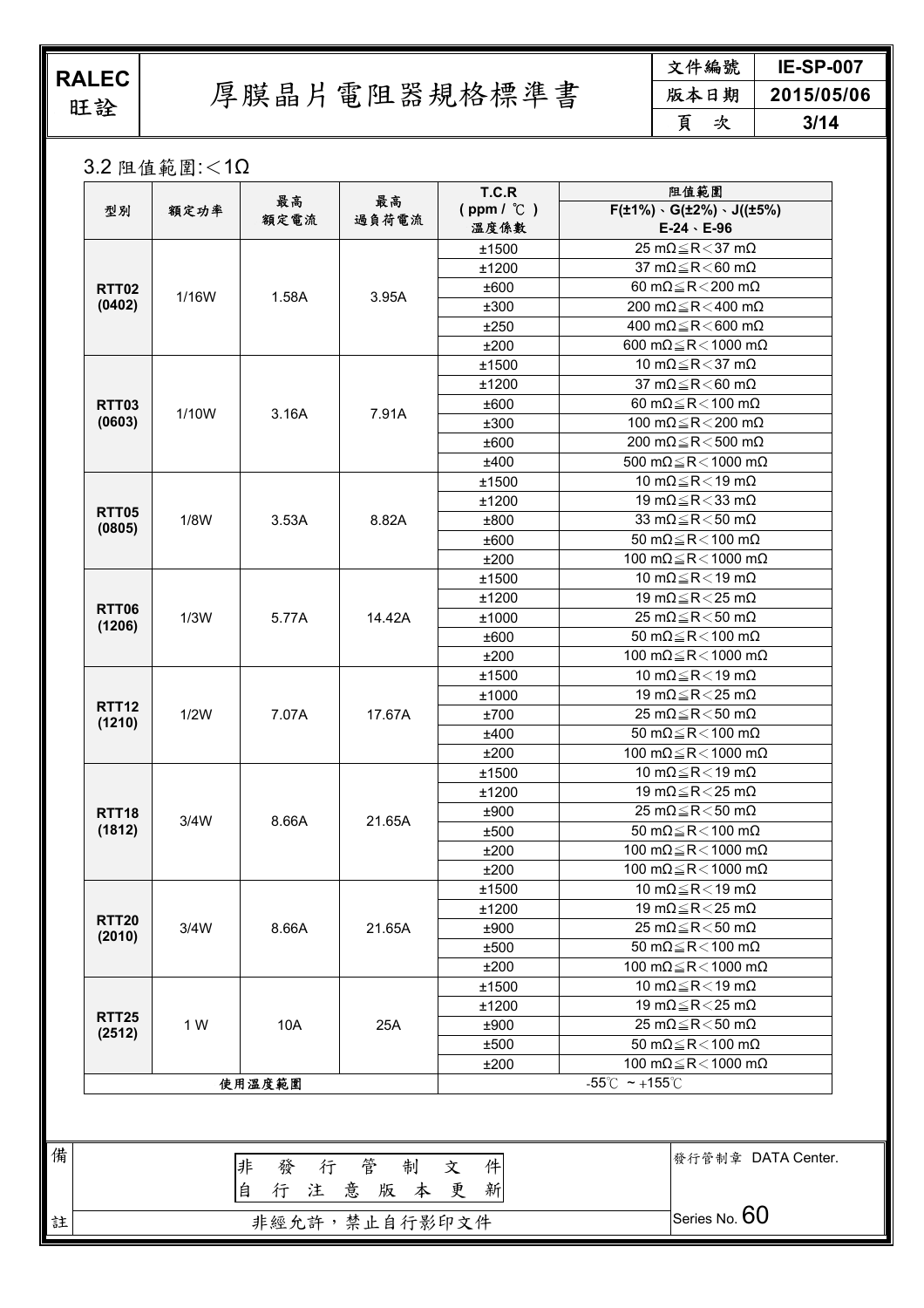ELLL<br>旺詮 厚膜晶片電阻器規格標準書

文件編號 **IE-SP-007**  版本日期 **2015/05/06**  頁次 **4/14** 

3.3 功率衰減曲線:

| 型別                          | RTT01 (0201)                                                                                                                                              | 其它                                                                                                                                           |
|-----------------------------|-----------------------------------------------------------------------------------------------------------------------------------------------------------|----------------------------------------------------------------------------------------------------------------------------------------------|
| 使用                          |                                                                                                                                                           |                                                                                                                                              |
| 溫度                          | $-55^{\circ}$ C ~ +125 $^{\circ}$ C                                                                                                                       | $-55^{\circ}$ C ~ $+155^{\circ}$ C                                                                                                           |
| 範圍                          |                                                                                                                                                           |                                                                                                                                              |
| 說明                          | 周圍溫度若超過70℃至125℃之間,功率可照下 周圍溫度若超過70℃至155℃之間,功率可照下<br>圖曲線予以修定之。                                                                                              | 圖曲線予以修定之。                                                                                                                                    |
| 功<br>率衰<br>減<br>曲<br>線<br>圖 | 70<br>100<br>負<br>80<br>載<br>功<br>60<br>率<br>40<br>比<br>(%)<br>125<br>20<br>$\Omega$<br>40<br>60<br>100<br>120<br>140 160<br>$-55$<br>20<br>80<br>環境溫度(℃) | 70<br>100<br>負載<br>80<br>功率比(%)<br>60<br>40<br>155<br>20<br>$\Omega$<br>20<br>40<br>60<br>80<br>100<br>120<br>$-55$<br>140<br>160<br>環境溫度(℃) |

3.4 額定電壓或額定電流:

3.4.1 阻值範圍:≧1Ω

額定電壓:對於額定功率之直流或交流(商用週率有效值rms.)電壓。

可用下列公式求得,但求得之值若超過規格表內之最高電壓時,則以最高額定電壓為其 額定電壓。

 $E = \sqrt{R_{X}P}$  E=額定電壓(V) P=額定功率(W) R=公稱阻值(Ω)

#### 3.4.2 阻值範圍: <1Ω

額定電流:對於額定功率之直流或交流(商用週率有效值rms.)電流。

可用下列公式求得,但求得之值若超過規格表內之最高電流時,則以最高額定電流為其 額定電流。

 $I = \sqrt{P/R}$  I =額定電流(A) P=額定功率(W) R=公稱阻值(Ω)

| 備 | 管<br>非<br>制<br>發<br>件<br>行<br>文<br>意 版<br>本更<br>新<br>注<br>自 | 發行管制章 DATA Center. |
|---|-------------------------------------------------------------|--------------------|
| 註 | 非經允許,禁止自行影印文件                                               | Series No. $60$    |
|   |                                                             |                    |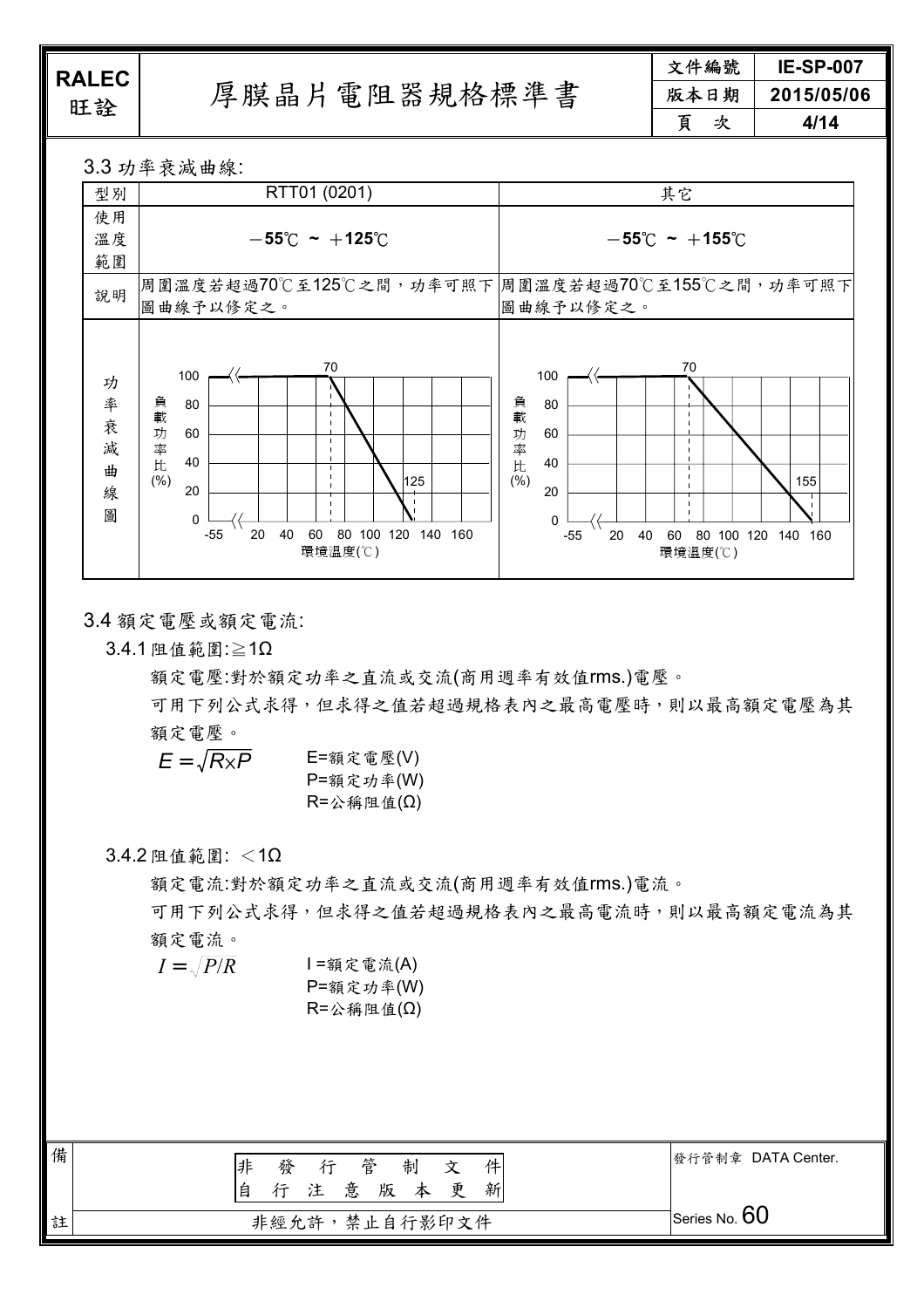旺詮 厚膜晶片電阻器規格標準書

| 文件編號 | <b>IE-SP-007</b> |
|------|------------------|
| 版本日期 | 2015/05/06       |
| 頁    | 5/14             |

## **4** 尺寸:

4.1 阻值範圍:≧1Ω & 0Ω

š

 $+$ <sup>L1</sup>

]ש|

╤<br>∏≖]

|                   |           |                 |                 |                  |                               | Unit:mm                      |
|-------------------|-----------|-----------------|-----------------|------------------|-------------------------------|------------------------------|
|                   | Dimension |                 |                 |                  |                               |                              |
|                   |           |                 | W               | H                | L1                            | L2                           |
| Type              | Size Code |                 |                 |                  |                               |                              |
| RTT <sub>01</sub> | 0201      | $0.60 + 0.03$   | $0.30 + 0.03$   | $0.23 \pm 0.03$  | $0.15\pm0.05$ 0.15 $\pm0.05$  |                              |
| RTT <sub>02</sub> | 0402      | $1.00 + 0.10$   | $0.50 + 0.05$   | $0.30 \pm 0.05$  | $0.20\pm0.10$   $0.25\pm0.10$ |                              |
| RTT03             | 0603      | $1.60 \pm 0.10$ | $0.80 + 0.10$   | $0.45 \pm 0.10$  | $0.30\pm0.15$ 0.30 $\pm0.15$  |                              |
| RTT <sub>05</sub> | 0805      | $2.00+0.10$     | $1.25 \pm 0.10$ | $0.50 \pm 0.10$  | $0.35\pm0.20$ 0.35 $\pm0.15$  |                              |
| <b>RTT06</b>      | 1206      | $3.05 \pm 0.10$ | $1.55 \pm 0.10$ | $0.50 \pm 0.10$  | $0.45\pm0.20$ 0.35 $\pm0.15$  |                              |
| <b>RTT18</b>      | 1812      | $4.40\pm0.20$   | $3.15 \pm 0.20$ | $.0.47 \pm 0.20$ | $0.60\pm0.20$ 0.60 $\pm0.01$  |                              |
| RTT <sub>12</sub> | 1210      | $3.05 \pm 0.10$ | $2.55 \pm 0.10$ | $0.55 \pm 0.10$  | $0.50\pm0.20$   $0.50\pm0.20$ |                              |
| <b>RTT20</b>      | 2010      | $5.00+0.20$     | $2.50+0.20$     | $0.55 \pm 0.10$  | $0.60\pm0.20$ 0.60 $\pm0.20$  |                              |
| <b>RTT25</b>      | 2512      | $6.30 \pm 0.20$ | $3.20 \pm 0.20$ | $0.55 \pm 0.10$  |                               | $0.60\pm0.20$ 0.60 $\pm0.20$ |
|                   |           |                 |                 |                  |                               |                              |

#### 4.2 阻值範圍: <1Ω

ŖL

<u>L1</u>

 $\overline{L^2}$ 

<u>|미</u>

L

|                  |                   |                  |                 |                 |                 |                               | Unit:mm                           |
|------------------|-------------------|------------------|-----------------|-----------------|-----------------|-------------------------------|-----------------------------------|
|                  |                   | <b>Dimension</b> |                 |                 |                 |                               |                                   |
|                  |                   |                  |                 | W               | H               | L1                            | L <sub>2</sub>                    |
| G<br>₹           | Type              | Size Code        |                 |                 |                 |                               |                                   |
|                  | RTT <sub>02</sub> | 0402             | $1.00 \pm 0.10$ | $0.50 \pm 0.05$ | $0.30 \pm 0.10$ |                               | $0.25 \pm 0.10$   $0.20 \pm 0.15$ |
|                  | RTT03             | 0603             | $1.60 \pm 0.10$ | $0.80 \pm 0.10$ | $0.45 \pm 0.10$ |                               | $0.25 \pm 0.15$ 0.35 $\pm 0.15$   |
|                  | <b>RTT05</b>      | 0805             | $2.00 \pm 0.10$ | $1.25 \pm 0.10$ | $0.50 + 0.10$   |                               | $0.35\pm0.20$ 0.35 $\pm0.20$      |
| L1               | RTT <sub>06</sub> | 1206             | $3.05 \pm 0.10$ | $1.55 \pm 0.10$ | $0.50 \pm 0.10$ |                               | $0.45\pm0.20$ 0.55 $\pm0.25$      |
| ш                | <b>RTT12</b>      | 1210             | $3.05 \pm 0.10$ | $2.55 \pm 0.10$ | $0.55 \pm 0.10$ |                               | $0.50\pm0.20$ 0.50 $\pm0.20$      |
| $\overline{L^2}$ | RTT <sub>18</sub> | 1812             | $4.40 \pm 0.20$ | $3.15 \pm 0.20$ | .0.47±0.20      | $0.60\pm0.20$   $0.60\pm0.01$ |                                   |
|                  | <b>RTT20</b>      | 2010             | $5.00+0.20$     | $2.50+0.20$     | $0.60 + 0.10$   | $0.65 \pm 0.20$               | $0.65 \pm 0.20$                   |
|                  | <b>RTT25</b>      | 2512             | $6.30 \pm 0.20$ | $3.20 \pm 0.20$ | $0.60 + 0.10$   |                               | $0.65 \pm 0.20$ 0.65 $\pm 0.20$   |

| 備 | 非<br>行管制<br>發<br>文<br>注意版本更<br>新<br>自 | 發行管制章 DATA Center.           |
|---|---------------------------------------|------------------------------|
| 註 | 非經允許,禁止自行影印文件                         | $\mathcal I$ Series No. $60$ |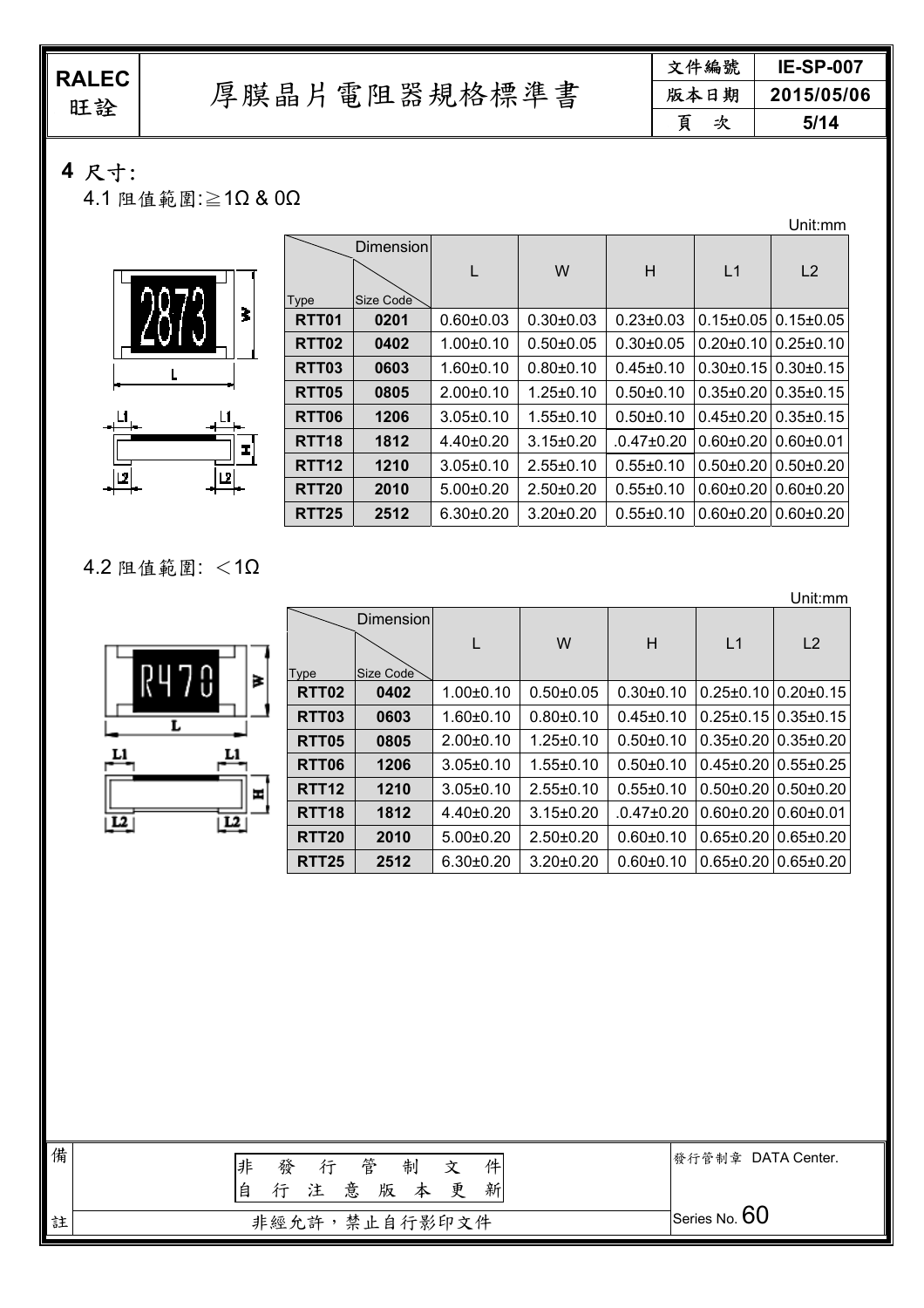| <b>RALEC</b><br>旺詮 |              |   | 文件編號 | <b>IE-SP-007</b> |
|--------------------|--------------|---|------|------------------|
|                    | 厚膜晶片電阻器規格標準書 |   | 版本日期 | 2015/05/06       |
|                    |              | 百 | 次    | 6/14             |
|                    |              |   |      |                  |

# **5** 結構圖**:**

5.1 阻值範圍:≧1Ω & 0 Ω



|   | 陶瓷基板    | Ceramic substrate      |    | 2nd<br>保護層 | 2nd Protective coating   |
|---|---------|------------------------|----|------------|--------------------------|
|   | 背面内部電極  | Bottom inner electrode |    | 字碼         | Marking                  |
| 3 | 正面内部電極  | Top inner electrode    |    | 側面内部電極     | Terminal inner electrode |
| 4 | 電阻層     | Resistive layer        |    | Ni 層電鍍     | Ni plating               |
| 5 | 1st 保護層 | 1st Protective coating | 10 | Sn 層電鍍     | Sn plating               |

# 5.2 阻值範圍:<1Ω





|   | 陶瓷基板       | Ceramic substrate       |    | 2nd 正面內部電極 | 2nd Top inner electrode  |
|---|------------|-------------------------|----|------------|--------------------------|
| ົ | 1st 正面內部電極 | 1st Top inner electrode | 8  | G2+MK層     | G2 layer+Marking         |
| 3 | 雷阻層        | Resistive layer         |    | 側面內部電極     | Terminal inner electrode |
| 4 | 背面內部電極     | Bottom inner electrode  | 10 | Ni層 雷鍍     | Ni plating               |
| 5 | 1st保護層     | 1st Protective coating  | 11 | Sn層電鍍      | Sn plating               |
| 6 | 2nd保護層     | 2nd Protective coating  |    |            |                          |

| 備 | 行管制<br>俳<br>發<br>文<br>件<br>行注意版本更<br>自<br>新 | 發行管制章 DATA Center.                  |
|---|---------------------------------------------|-------------------------------------|
| 註 | 非經允許,禁止自行影印文件                               | $\mathbin{\exists}$ Series No. $60$ |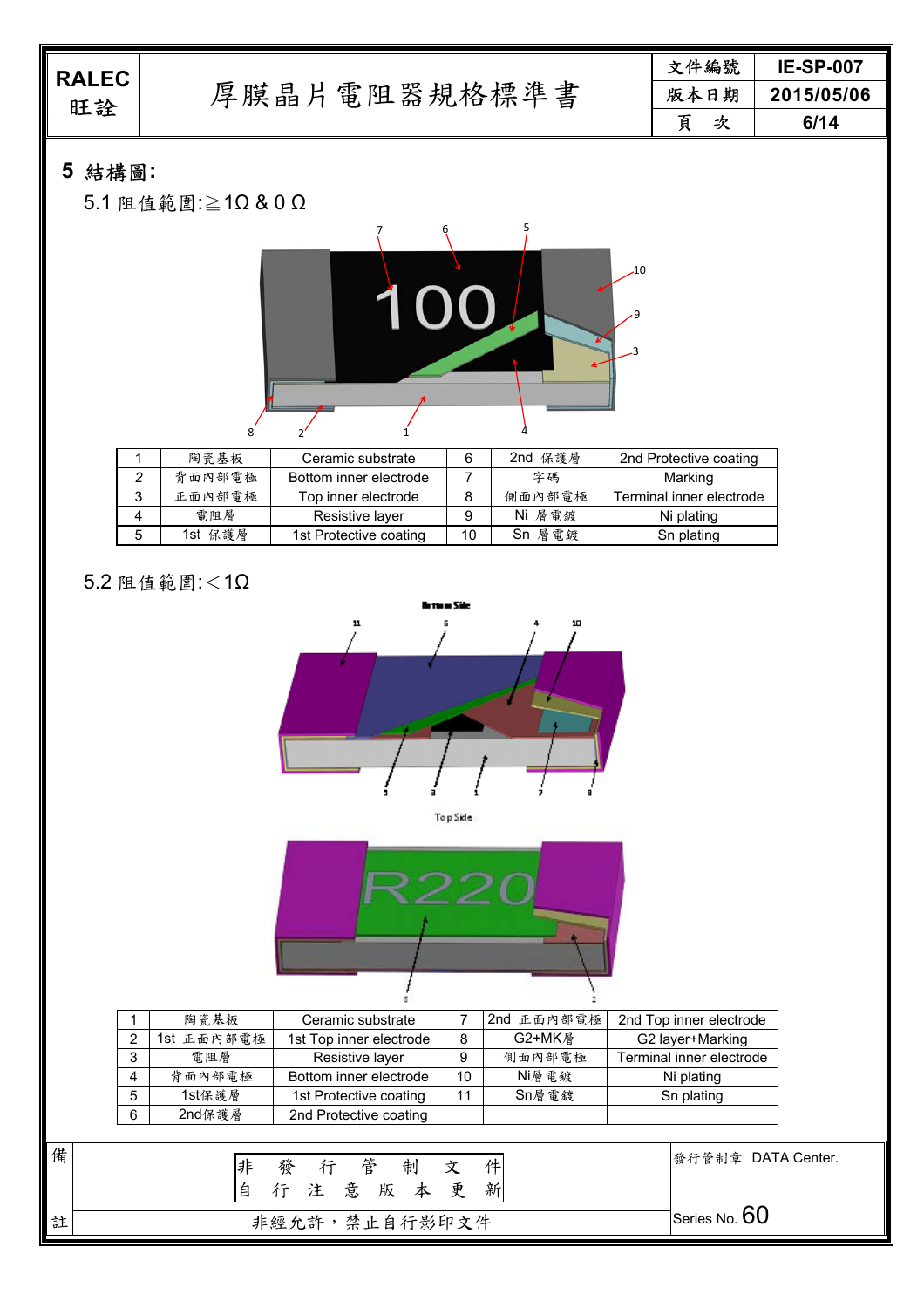旺詮 厚膜晶片電阻器規格標準書

文件編號 **IE-SP-007**  版本日期 **2015/05/06**  頁次 **7/14** 

### **6** 信賴性試驗項目**:**

6.1 電氣性能試驗(Electrical Performance Test)

| Item                                      | Conditions                                                                                                                                                                                              | Specifications規格                                                                                                                                                                |             |
|-------------------------------------------|---------------------------------------------------------------------------------------------------------------------------------------------------------------------------------------------------------|---------------------------------------------------------------------------------------------------------------------------------------------------------------------------------|-------------|
| 項目                                        | 條件                                                                                                                                                                                                      | <b>Resistors</b>                                                                                                                                                                | Jumper      |
| Temperature<br>Resistance                 | $(R2 - R1)$<br>Coefficient of $TCR (ppm / C) = R1(T2-T1) \times 10^6$<br>$R1: \hat{\mathbb{Z}} \ddot{\mathbb{Z}} \top \hat{\mathbb{E}}$ 测之阻值( $\Omega$ )                                                | 參考3.規格表                                                                                                                                                                         | <b>NA</b>   |
| 溫度係數                                      | R2:-55℃或+125℃下量測之阻值(Ω)                                                                                                                                                                                  |                                                                                                                                                                                 |             |
|                                           | T1:室溫之溫度(℃)<br>T2:-55℃或+125℃之温度(℃)。                                                                                                                                                                     |                                                                                                                                                                                 |             |
|                                           | 依據 JIS-C5201-1 4.8                                                                                                                                                                                      |                                                                                                                                                                                 |             |
| <b>Short Time</b><br>Overload             | 施加2.5倍的額定電壓5秒,靜置30分鐘以上再量測阻值變 1.阻值範圍:≧1Ω<br>化率。                                                                                                                                                          | $0.1\% \cdot 0.5\% \cdot 1\% : \pm(1.0\% + 0.05\Omega)$                                                                                                                         | 參考3.<br>規格表 |
|                                           | 短時間過負荷 (額定電壓值請參考 3.規格表)<br>Jumper: 施加最高過負荷電流:                                                                                                                                                           | $2\% \cdot 5\% : \pm(2.0\% + 0.10\Omega)$<br>2.阻值範圍:<1Ω                                                                                                                         |             |
|                                           | <sup>型께</sup> RTT01RTT02RTT03RTT05RTT06RTT12RTT18RTT20RTT25<br>$(0201) (0402) (0603) (0805) (1206) (1210) (1812) (2010) (2512)$                                                                         | $1\% \cdot 2\% \cdot 5\%$ : ±(2.0%+0.001 $\Omega$ )                                                                                                                             |             |
|                                           | Jumper<br>2.5A<br>±5%<br>1.25A<br>2.5A<br>5A<br>5A<br>5A<br>5A<br>5A<br>5A<br>±1%<br>1.25A 3.75A<br>6.25A 8.75A<br>10A<br>12.5A<br>12.5A 17.5A<br>5A                                                    | 外觀無損傷,無短路或燒毀現象。                                                                                                                                                                 |             |
| Insulation                                | 依據 JIS-C5201-1 4.13<br>$ \ddot{x}$ 晶片電阻置於治具上,在正負極施加100 VDC一分鐘後 $\geq$ 10 $^9$ Ω                                                                                                                         |                                                                                                                                                                                 |             |
| Resistance                                | 測量電極與保護層及電極與基板(底材)之絕緣電阻值。<br>絕緣電阻試驗 依據 JIS-C5201-14.6                                                                                                                                                   |                                                                                                                                                                                 |             |
|                                           | A 测试點<br>B 测试點<br>電阻背面                                                                                                                                                                                  |                                                                                                                                                                                 |             |
|                                           | <b>医力 彈 審</b><br>印刷保護層<br>RD.omm                                                                                                                                                                        |                                                                                                                                                                                 |             |
| <b>Dielectric</b><br>Withstand<br>Voltage | 將晶片電阻置於治具上,在正、負極施加VAC(參考下<br>列)<br>RTT05、06、12、18、20、25 用500 VAC-分鐘                                                                                                                                     | 無短路或燒毀現象。                                                                                                                                                                       |             |
| 絕緣耐電壓                                     | RTT01、02、03用300 VAC-分鐘<br>依據 JIS-C5201-1 4.7                                                                                                                                                            |                                                                                                                                                                                 |             |
| Intermittent<br>Overload                  | $\vert$ 置於恆溫箱中,施加2.5倍額定電壓,1秒ON,25秒OFF,1.阻值範圍:≧1Ω<br>計10000+400/-0次後取出靜置60分鐘後量測阻值變化量。                                                                                                                    | $\pm(5.0\% + 0.10\Omega)$                                                                                                                                                       | 參考3.<br>規格表 |
| 斷續過負荷                                     | Jumper:施加最高過負荷電流<br>型別                                                                                                                                                                                  | 2.阻值範圍:<1Ω<br>$\pm (5.0\% + 0.001\Omega)$                                                                                                                                       |             |
|                                           | RTT01 RTT02 RTT03 RTT05 RTT06 RTT12 RTT18 RTT20 RTT25<br>$(0201) (0402) (0603) (0805) (1206) (1210) (1812) (2010) (2512)$<br>lumper<br>2.5A<br>2.5A<br>±5%<br>1.25A<br>5A<br>5A<br>5A<br>5A<br>5A<br>5A | 外觀無損傷,無短路或燒毀現象。                                                                                                                                                                 |             |
|                                           | 1.25A 3.75A<br>6.25A<br>8.75A<br>12.5A<br>12.5A 17.5A<br>$±1\%$<br>5A<br>10A<br>依據 JIS-C5201-1<br>4.13                                                                                                  |                                                                                                                                                                                 |             |
| Noise Level<br>雜音測驗                       | 依據 JIS-C5201-1<br>4.12 测試方法。                                                                                                                                                                            | 阻值範圍<br>雜音(Noise)<br>$R < 100 \Omega$<br>-10db (0.32 uV/V)                                                                                                                      | NА          |
|                                           |                                                                                                                                                                                                         | $100\Omega \leq R < 1K\Omega$<br>0db (1.0 uV/V)<br>$1K\Omega \leq R < 10K\Omega$<br>$(3.2 \text{ uV/V})$<br>10db<br>10K $\Omega \leq R$ < 100K $\Omega$<br>$(5.6$ uV/V)<br>15db |             |
|                                           |                                                                                                                                                                                                         | 100K $\Omega \leq R$ < 1M $\Omega$<br>20db<br>$(10$ uV/V)<br>(32 uV/V)<br>$1M\Omega \leq R$<br>30db                                                                             |             |
|                                           | 管<br>件<br>非<br>制<br>發<br>行<br>文                                                                                                                                                                         | 發行管制章 DATA Center.                                                                                                                                                              |             |
|                                           | 本更<br>新<br>自<br>意<br>版<br>行<br>注                                                                                                                                                                        |                                                                                                                                                                                 |             |
|                                           | 非經允許,禁止自行影印文件                                                                                                                                                                                           | Series No. $60$                                                                                                                                                                 |             |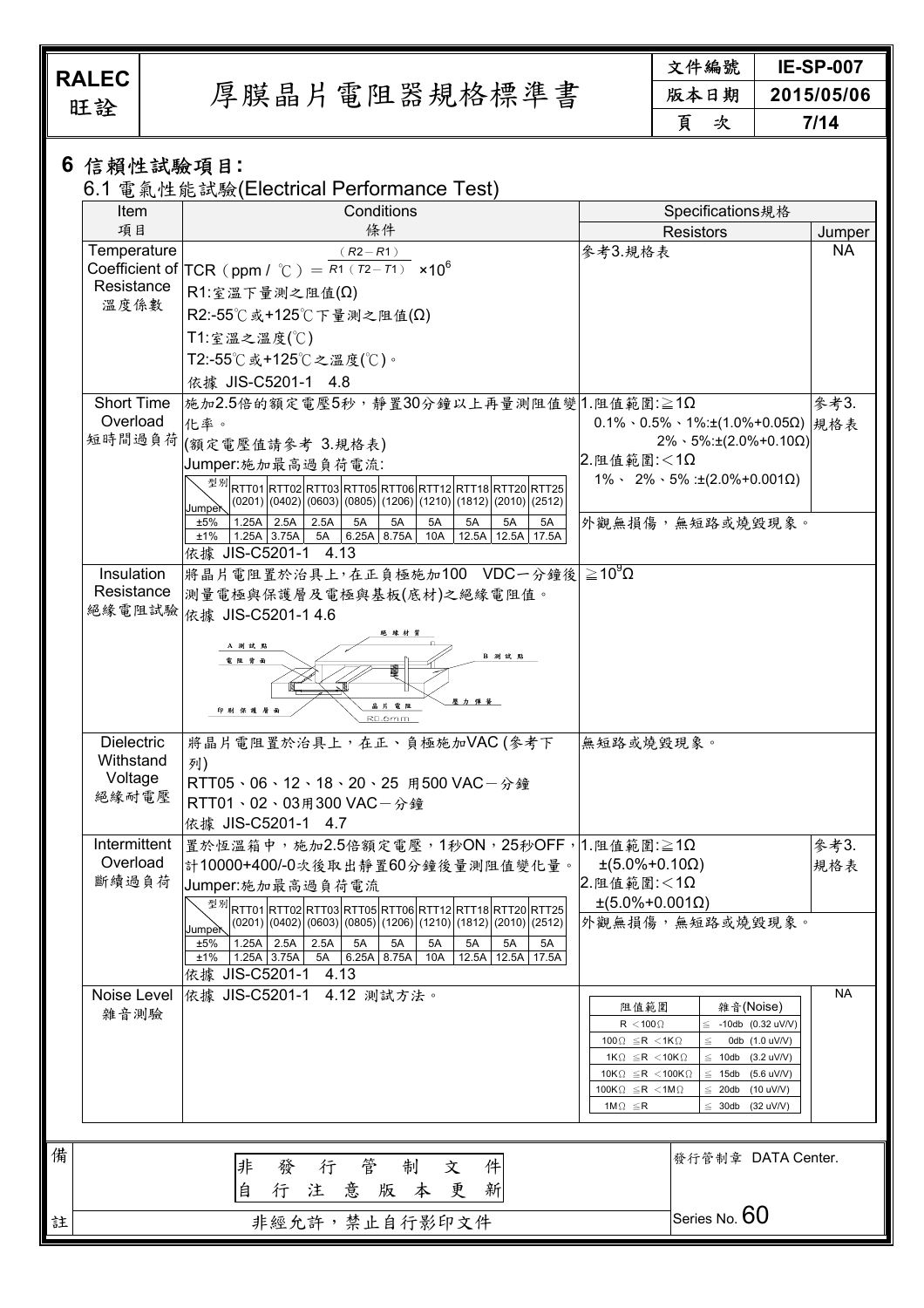備

註

旺詮 厚膜晶片電阻器規格標準書

文件編號 **IE-SP-007**  版本日期 **2015/05/06**  頁次 **8/14** 

#### 6.2 機械性能試驗(Mechanical Performance Test)

| Item              | Conditions                                                      | Specifications規格                                                     |        |
|-------------------|-----------------------------------------------------------------|----------------------------------------------------------------------|--------|
| 項目                | 條件                                                              | <b>Resistors</b>                                                     | Jumper |
| Core              | 使用R0.5的測試探針在本體中央向下施加10N{1.02 kgf} 1.阻值範圍:≧1Ω                    |                                                                      | 參考3.   |
| Body              | 的負載持續10 sec.。                                                   | $\pm(1.0\% + 0.05\Omega)$                                            | 規格表    |
| Strength          | 1.RTT02、RTT03測試探針R0.2                                           | 2. 阻值範圍:<1Ω                                                          |        |
| 本體強度              | 2.RTT05、06、12、18、20、25測試探針R0.5                                  | $\pm$ (1.0%+0.001 $\Omega$ )                                         |        |
|                   | 依據 JIS-C5201-1 4.15                                             | 外觀無損傷,側導無裂痕                                                          |        |
| Terminal          | 測試項目一:將電阻焊在電路板上,在電阻背面施以5N的力 項目一: 外觀無損傷,無側導脫落及本體斷                |                                                                      |        |
| Strength          | 量持續10 sec後,檢查側導體外觀。                                             | 裂發生。                                                                 |        |
| 端電極               | (RTT01:3N)                                                      | 項目二: RTT01≧3N                                                        |        |
| 拉力測試              | 測試項目二:將電阻焊在電路板上,逐漸施加力量於電阻背                                      | 其它≧5N                                                                |        |
|                   | 面,測試端電極最大剝離強度。                                                  |                                                                      |        |
|                   | 依據 JIS-C5201-1 4.16                                             |                                                                      |        |
|                   | Resistance to  浸於20~25℃異丙醇溶劑中5±0.5分鐘後,取出靜置48 hr以上,再 1.阻值範圍: ≧1Ω |                                                                      | 參考3.   |
| Solvent           | 量測阻值變化率。                                                        |                                                                      | 規格表    |
| 耐溶劑性              |                                                                 | RTT01<br>其他<br>型別                                                    |        |
| 試驗                |                                                                 | $\Delta$ R% ±(1.0%+0.05 $\Omega$ ) ±(0.5%+0.05 $\Omega$ )            |        |
|                   |                                                                 | 2. 阻值範圍:<1Ω                                                          |        |
|                   |                                                                 | $\pm$ (1.0%+0.001 $\Omega$ )                                         |        |
|                   |                                                                 | 外觀無損傷,無G2保護層及錫層被Leaching現                                            |        |
|                   | 依據 JIS-C5201-1 4.29                                             | 象。                                                                   |        |
|                   | Solderability 前處理:將晶片電阻放置於PCT試驗機內,在溫度105℃、                      | 導體吃錫面積應大於95%。                                                        |        |
| 焊錫性               | 濕度100%及氣壓1.22×10 <sup>5</sup> pa的飽和條件下進行4小時的                    |                                                                      |        |
|                   | 老化測試,取出後靜置於室溫下2小時。                                              |                                                                      |        |
|                   | 測試方法:將電阻浸於235±5℃之爐中2秒後取出置於顯微                                    |                                                                      |        |
|                   | 鏡下觀察焊錫面積。                                                       |                                                                      |        |
|                   | 依據 JIS-C5201-1 4.17                                             |                                                                      |        |
|                   | Resistance to ②測試項目一(焊錫爐測試):                                    | 試驗項目一:                                                               | 參考3.   |
| Soldering<br>Heat | 浸於260+5/-0℃之錫爐中10 秒+1/-0,取出靜置60分鐘以(1)阻值變化率                      |                                                                      | 規格表    |
| 抗焊錫熱              | 上,再量測阻值變化率。                                                     | $1.$ 阻值範圍: $\geq 1\Omega$                                            |        |
|                   |                                                                 | $\triangle$ R%=±(1.0%+0.05 $\Omega$ )                                |        |
|                   | ◎測試項目二(焊鍚爐測試):                                                  | $2.$ 阻值範圍:<1 $\Omega$                                                |        |
|                   | 浸於260+5/-0℃之錫爐中30+1/-0秒,取出後洗淨。置於顯                               | $\triangle$ R%= $\pm$ (1.0%+0.001 $\Omega$ )<br>(2). 電極外觀無異常, 無側導脫落。 |        |
|                   | 微鏡下觀察焊錫面積。                                                      |                                                                      |        |
|                   | ◎測試項目三(電烙鐵試驗):                                                  | 試驗項目二:                                                               |        |
|                   | 加熱溫度:350±10℃                                                    | (1).導體吃錫面積應大於95%。                                                    |        |
|                   | 烙鐵加熱時間:3+1/-0 sec.                                              | (2).在電極邊緣處不應見到下層的                                                    |        |
|                   | 取電絡鐵加熱於電極兩端後,取出靜置60鐘以上,再量測                                      | 物質(例如白基板)。                                                           |        |
|                   | 阻值變化率。                                                          |                                                                      |        |
|                   |                                                                 | 試驗項目三:                                                               |        |
|                   |                                                                 | (1).阻值變化率                                                            |        |
|                   |                                                                 | $1.$ 阻值範圍: $\geq 1\Omega$                                            |        |
|                   |                                                                 | $\triangle$ R%=±(1.0%+0.05 $\Omega$ )                                |        |
|                   | 依據 JIS-C5201-1 4.18                                             | 2. 阻值範圍: < 1Ω                                                        |        |
|                   |                                                                 | $\triangle$ R%= $\pm$ (1.0%+0.001 $\Omega$ )                         |        |
|                   |                                                                 | (2). 電極外觀無異常, 無側導脫落。                                                 |        |
|                   |                                                                 |                                                                      |        |
|                   |                                                                 | 發行管制章 DATA Center.                                                   |        |
|                   | 發行管<br>非<br>件<br>制<br>文                                         |                                                                      |        |
|                   | 新<br>自<br>行注意版本更                                                |                                                                      |        |
|                   |                                                                 | Series No. $60$                                                      |        |
|                   | 非經允許,禁止自行影印文件                                                   |                                                                      |        |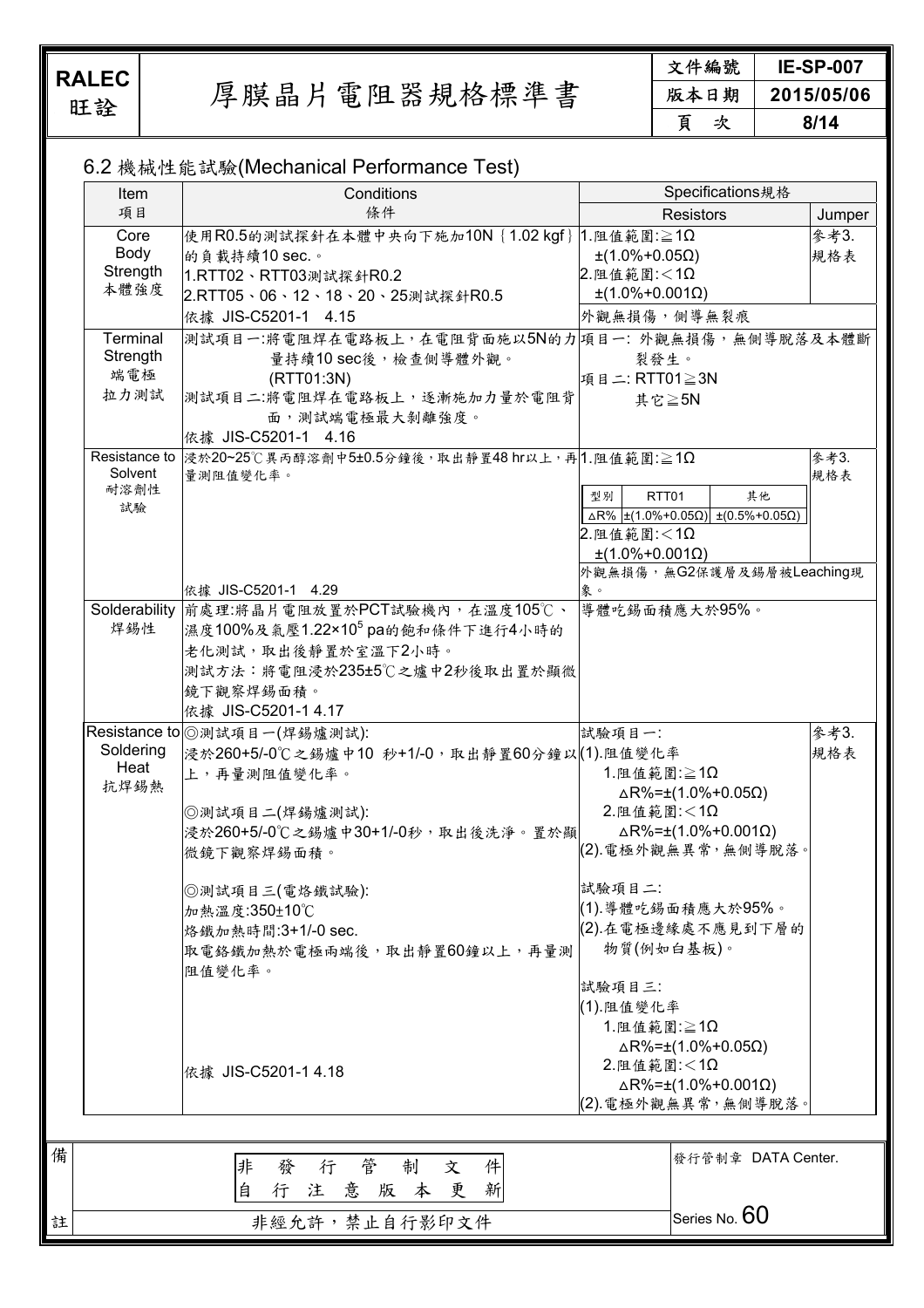旺詮 厚膜晶片電阻器規格標準書

文件編號 **IE-SP-007**  版本日期 **2015/05/06**  頁次 **9/14** 

| <b>Item</b>                      | Conditions                                                                                                                                                                                                                                                                                                                                                                                                                                                                                                                                                                                                                                                                                              |                                                                                                                                  | Specifications規格                                                                                                                                                                                                                    |             |
|----------------------------------|---------------------------------------------------------------------------------------------------------------------------------------------------------------------------------------------------------------------------------------------------------------------------------------------------------------------------------------------------------------------------------------------------------------------------------------------------------------------------------------------------------------------------------------------------------------------------------------------------------------------------------------------------------------------------------------------------------|----------------------------------------------------------------------------------------------------------------------------------|-------------------------------------------------------------------------------------------------------------------------------------------------------------------------------------------------------------------------------------|-------------|
| 項目                               | 條件                                                                                                                                                                                                                                                                                                                                                                                                                                                                                                                                                                                                                                                                                                      |                                                                                                                                  | <b>Resistors</b>                                                                                                                                                                                                                    | Jumper      |
| Joint Strength 前處理:<br>of Solder | 將晶片電阻放置於PCT試驗機內,在溫度105℃、濕度100%及氣 (1).阻值變化率<br>焊錫粘合強度  壓1.22×10 <sup>5</sup> pa的飽和條件下進行4小時的老化測試, 取出後靜置<br>於室溫下2小時。<br>◎測試項目一(固著性測試):<br>將晶片電阻焊於固著性測試板中,置於端電極測試機上,以半徑<br>R0.5 (0201:R0.1)之測試探針朝施力方向施加力量,並保持10<br>sec,於負荷下量測阻值變化率。<br>力量: 1.RTT01=5N<br>2.RTT02=10N<br>3. 其它型别=20N<br>Cross-sectional view<br>Stratching jig<br>P 0.5<br>96ecımer<br>依據JIS-C5201-1 4.32<br>◎測試項目二(彎折性測試):<br>將晶片電阻焊於彎折性測試板中,置於彎折測試機上,在測試板<br>中央施力下壓,於負荷下量測阻值變化率。<br>下壓深度(D): RTT02、03、05=5mm<br>$RTT01 \cdot 06 \cdot 12=3$ mm<br>$RTT18 \cdot 20 \cdot 25 = 2mm$<br>Testing circuit board<br>Resistor<br>Solder<br>Supporting jig<br>45<br>46<br>Chip realstor<br><b>Pressurize</b><br>(Amount of band)<br>D<br>OHM Meter | 試驗項目一:<br>$1.$ 阻值範圍: $\geq 1\Omega$<br>2. 阻值範圍:<1Ω<br>試驗項目二:<br>(1). 阻值變化率<br>$1.$ 阻值範圍: $\geq 1\Omega$<br>2. 阻值範圍:<1Ω<br>體斷裂發生。 | $\triangle$ R%= $\pm$ (1.0%+0.05 $\Omega$ )<br>$\triangle$ R%= $\pm$ (1.0%+0.001 $\Omega$ )<br>(2).外觀無損傷、無側導脫落。<br>$\triangle$ R%= $\pm$ (1.0%+0.05 $\Omega$ )<br>$\triangle$ R%= $\pm$ (1.0%+0.001 $\Omega$ )<br>(2).外觀無損傷、無側導脫落及本 | 參考3.<br>規格表 |
| Vibration<br>耐振性試驗               | 依據JIS-C5201-1 4.33<br>將晶片電阻焊於測試板上施加一振動波<br>震動頻率:10 Hz ~ 55 Hz ~ 10 Hz/分<br>振幅:1.5 mm<br>測試時間:6 hr (X.Y.Z3個方向各2 hr)<br>依據 JIS-C5201-1 4.22                                                                                                                                                                                                                                                                                                                                                                                                                                                                                                                                                               | 1. 阻值範圍: ≧1Ω<br>2. 阻值範圍:<1Ω<br>外觀無損傷                                                                                             | $0.1\% \cdot 0.5\% \cdot 1\% \pm (0.5\% + 0.05\Omega)$<br>$2\% \cdot 5\% : \pm(1.0\% + 0.05\Omega)$<br>$1\% \cdot 2\% \cdot 5\% : \pm(1.0\% + 0.001\Omega)$                                                                         | 參考3.<br>規格表 |
|                                  | 管<br>件<br>制<br>發<br>行<br>非<br>文                                                                                                                                                                                                                                                                                                                                                                                                                                                                                                                                                                                                                                                                         |                                                                                                                                  | 發行管制章 DATA Center.                                                                                                                                                                                                                  |             |
| 註                                | 版本更<br>新<br>自<br>意<br>行<br>注<br>非經允許,禁止自行影印文件                                                                                                                                                                                                                                                                                                                                                                                                                                                                                                                                                                                                                                                           |                                                                                                                                  | Series No. $60$                                                                                                                                                                                                                     |             |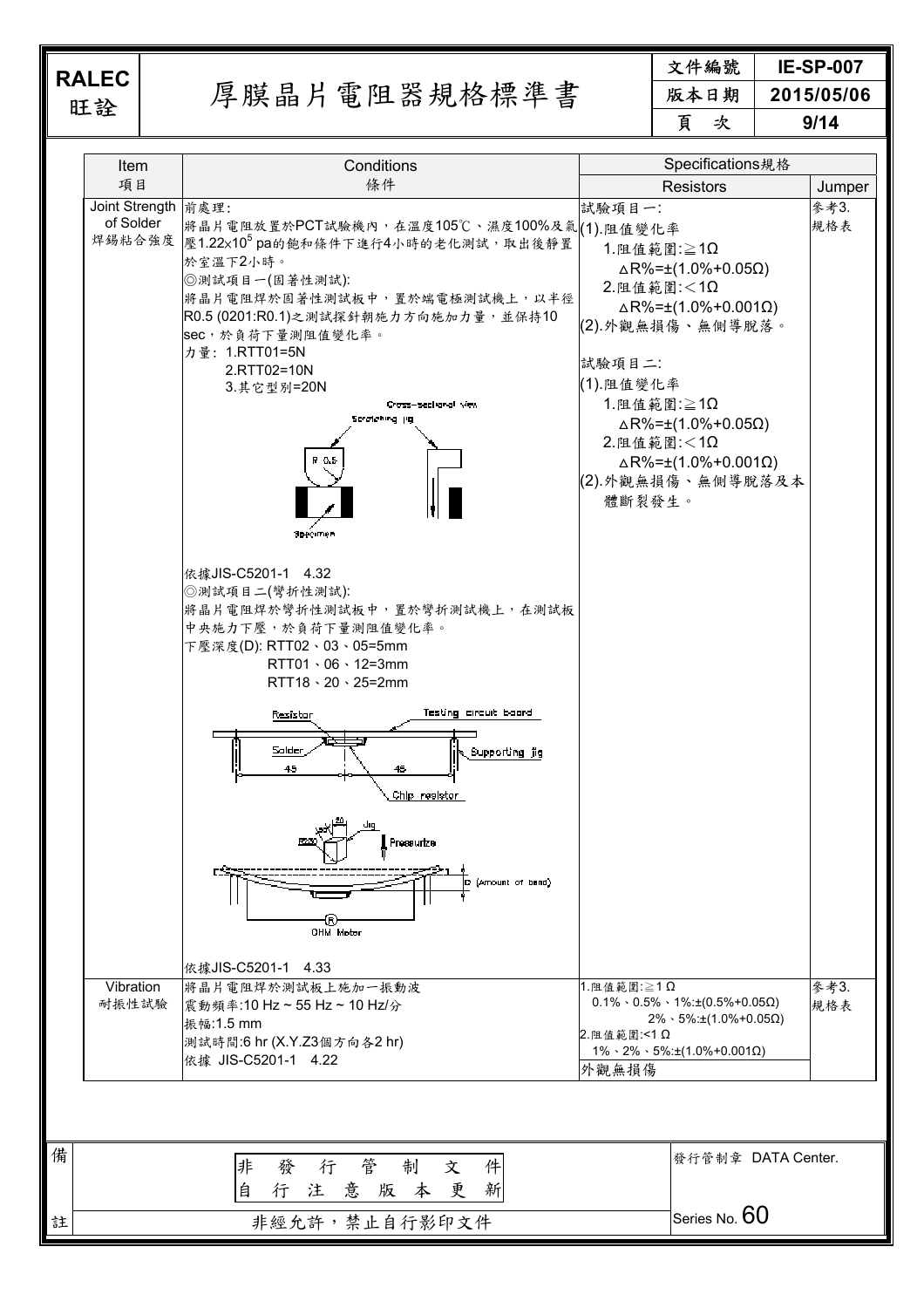備

註

旺詮 厚膜晶片電阻器規格標準書

文件編號 **IE-SP-007**  版本日期 **2015/05/06**  頁次 **10/14** 

#### 6.3 環境試驗(Environmental Test)

| Item                     | $\sim$ . The state of $\sim$ ( $\sim$ ) in the state of $\sim$ . The state of $\sim$<br>Conditions     | Specifications規格                                                                                                                                                                                                                  |             |
|--------------------------|--------------------------------------------------------------------------------------------------------|-----------------------------------------------------------------------------------------------------------------------------------------------------------------------------------------------------------------------------------|-------------|
| 項目                       | 條件                                                                                                     | <b>Resistors</b>                                                                                                                                                                                                                  | Jumper      |
| Resistance               | 置於155±5℃之烤箱中1000+48/-0 hrs, 取出靜置1 hr以上 1.阻值範圍:≧1Ω<br>to Dry Heat 再量測阻值變化率。<br>耐熱性試驗 PS:RTT01置於125±3℃中。 | $0.1\% \cdot 0.5\% \cdot 1\% : \pm(1.0\% + 0.05\Omega)$<br>$2\% \cdot 5\% \pm (2.0\% + 0.10\Omega)$<br>$2.$ 阻值範圍:<1 $\Omega$                                                                                                      | 參考3.<br>規格表 |
|                          | 依據 JIS-C5201-1 4.25                                                                                    | $1\% \cdot 2\% \cdot 5\%$ : ±(1.0%+0.001 $\Omega$ )<br>外觀無損傷,無短路及燒毀現象。                                                                                                                                                            |             |
| Thermal                  | 將晶片電阻置入冷熱沖擊機中,溫度為-55℃ 15分鐘,+125 1.阻值範圍:≧1Ω                                                             |                                                                                                                                                                                                                                   | 參考3.        |
| Shock<br>冷熱沖擊            | ℃ 15分鐘,共計循環300次後取出,靜置60分鐘再量測阻<br>值變化率。<br>測試條件                                                         | $0.1\% \cdot 0.5\% \cdot 1\% \pm (0.5\% + 0.05\Omega)$<br>$2\% \cdot 5\% : \pm(1.0\% + 0.05\Omega)$<br>$2.$ 阻值範圍:<1 $\Omega$<br>$1\% \cdot 2\% \cdot 5\%$ : ±(1.0%+0.001 $\Omega$ )                                               | 規格表         |
|                          | 最低溫度<br>$-55\pm5^{\circ}$ C<br>125±5°C<br>最高溫度<br>15分<br>溫度保留時間<br>依據 MIL-STD 202 Method 107           | 外觀無損傷,無短路及燒毀現象。                                                                                                                                                                                                                   |             |
|                          | Loading Life  置於溫度40±2℃相對濕度90~95%恆溫恆濕槽中,並施加                                                            | $1.$ 阻值範圍: $\geq 1\Omega$                                                                                                                                                                                                         | 參考3.        |
| in Moisture<br>耐濕負荷      | 額定電壓, 90分鐘ON, 30分鐘OFF, 共1,000 hrs取出靜<br>置60分鐘以上再量測阻值變化率。                                               | 型別<br>RTT01<br>其他型別<br>$0.1\% \cdot 0.5\% \cdot 1\%$ :<br>$1\%$ :<br>$±(1.0% + 0.05Ω)$<br>$±$ (0.5%+0.05Ω)<br>範圍 5%:<br>$2\% \cdot 5\%$ :<br>$±$ (3.0%+0.1Ω)<br>$\pm (2.0\% + 0.10 \Omega)$<br>2. 阻值範圍:<1Ω                        | 規格表         |
|                          | 依據 JIS-C5201-1 4.24                                                                                    | $1\% \cdot 2\% \cdot 5\% : \pm(2.0\% + 0.001Ω)$<br>外觀無損傷,無短路及燒毀現象。                                                                                                                                                                |             |
| Load Life<br>負荷壽命        | 置於70±2℃之烤箱中施加額定電壓, 90分鐘ON, 30分鐘<br>OFF,共1,000 hrs取出靜置60分鐘以上再量測阻值變化率。                                   | $1.$ 阻值範圍: $\geq 1\Omega$<br>型別<br>RTT01<br>其他型別<br>$0.1\% \cdot 0.5\% \cdot 1\%$ :<br>$1\%$ :<br>範圍 $\pm$ (1.0%+0.05Ω) $\pm$ (0.5%+0.05Ω)<br>$2\% \cdot 5\%$ :<br>5%:<br>$\pm(3.0\% + 0.1\Omega)$<br>$\pm (2.0\% + 0.10 \Omega)$ | 參考3.<br>規格表 |
|                          | 依據 JIS-C5201-1 4.25                                                                                    | 2.阻值範圍:<1Ω<br>$1\% \cdot 2\% \cdot 5\% : \pm(2.0\% + 0.001\Omega)$<br>外觀無損傷,無短路及燒毀現象。                                                                                                                                             |             |
| Low<br>Operation<br>低溫操作 | 將晶片電阻放置-55℃恆溫箱中60分鐘,施加額定電壓45<br>Temperature $\ket{\hat{\gamma}$ 鐘,停止施壓15分鐘取出後靜置8±1 hrs再量測阻值變化 <br>率。   | $1.$ 阻值範圍: $\geq 1\Omega$<br>$0.1\% \cdot 0.5\% \cdot 1\% \pm (0.5\% + 0.05\Omega)$<br>$2\% \cdot 5\% \pm (1.0\% + 0.05\Omega)$<br>$2.$ 阻值範圍:<1 $\Omega$                                                                          | 參考3.<br>規格表 |
|                          | 依據MIL-R-55342D 4.7.4                                                                                   | $1\% \cdot 2\% \cdot 5\%$ : ±(1.0%+0.001 $\Omega$ )<br>外觀無損傷,無短路及燒毀現象。                                                                                                                                                            |             |
|                          |                                                                                                        |                                                                                                                                                                                                                                   |             |
|                          | 管<br>件<br>非<br>制<br>發<br>行<br>文<br>自<br>注意版本更<br>新<br>行                                                | 發行管制章 DATA Center.                                                                                                                                                                                                                |             |
|                          | 非經允許,禁止自行影印文件                                                                                          | Series No. 60                                                                                                                                                                                                                     |             |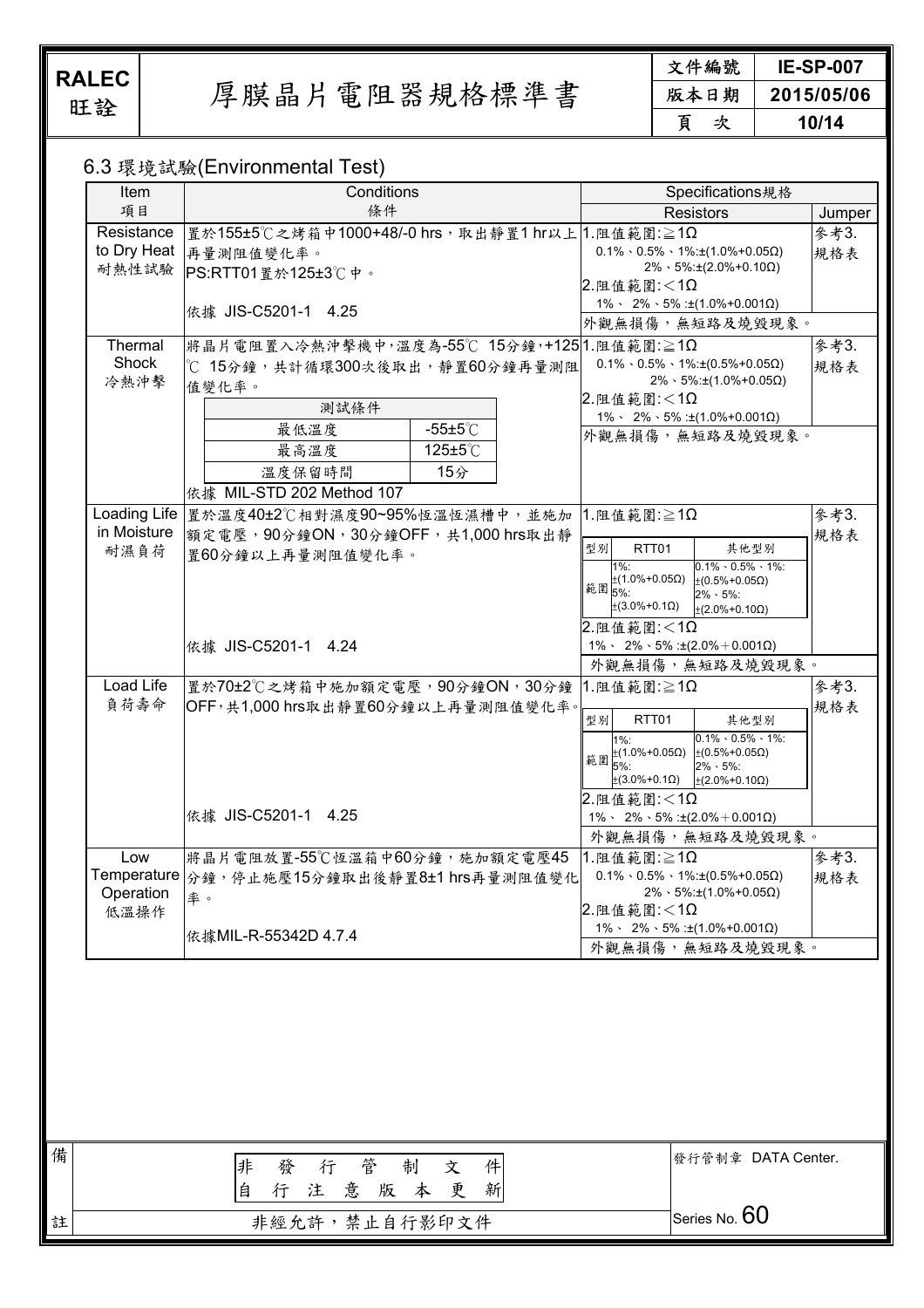**RALEC**<br>旺詮

厚膜晶片電阻器規格標準書

文件編號 **IE-SP-007**  版本日期 **2015/05/06**  頁次 **11/14** 

| Item    |    | Conditions                        |                      |        | Specifications規格  |  |
|---------|----|-----------------------------------|----------------------|--------|-------------------|--|
| 項目      | 條件 |                                   | <b>Resistors</b>     | Jumper |                   |  |
| Whisker |    | ◎測試項目(冷熱衝擊測試):                    |                      |        | Whisker長度在50µm之內。 |  |
| 試驗      |    | 將晶片電阻置放於冷熱衝擊試驗箱內,並依下列條件做測         |                      |        |                   |  |
|         |    | 試,試驗後置於室溫下2小時。                    |                      |        |                   |  |
|         |    | 測試條件                              |                      |        |                   |  |
|         |    | 最低儲存溫度                            | -55+0/-10℃           |        |                   |  |
|         |    | 最高儲存溫度                            | $85+10/-0^{\circ}$ C |        |                   |  |
|         |    | 溫度保留時間                            | 10分                  |        |                   |  |
|         |    | 溫度循環次數                            | 1,500                |        |                   |  |
|         |    | ◎檢查:將放大鏡的倍數調至40或大於40的倍數下做視        |                      |        |                   |  |
|         |    | 察和測試,如果此方法難做出判斷,我們可以改用掃描          |                      |        |                   |  |
|         |    | 電子顯微鏡(SEM),且將倍數調至1000或大於1000倍數    |                      |        |                   |  |
|         |    | 下做視察和測試。                          |                      |        |                   |  |
|         |    | 依據JESD-Standard NO.22A121 class2. |                      |        |                   |  |

| 備 | 行管<br>發<br>制<br>非<br>件<br>寸<br>注意版本更<br>自<br>新<br>行 | 發行管制章 DATA Center. |
|---|-----------------------------------------------------|--------------------|
| 註 | 非經允許,禁止自行影印文件                                       | Series No. $60$    |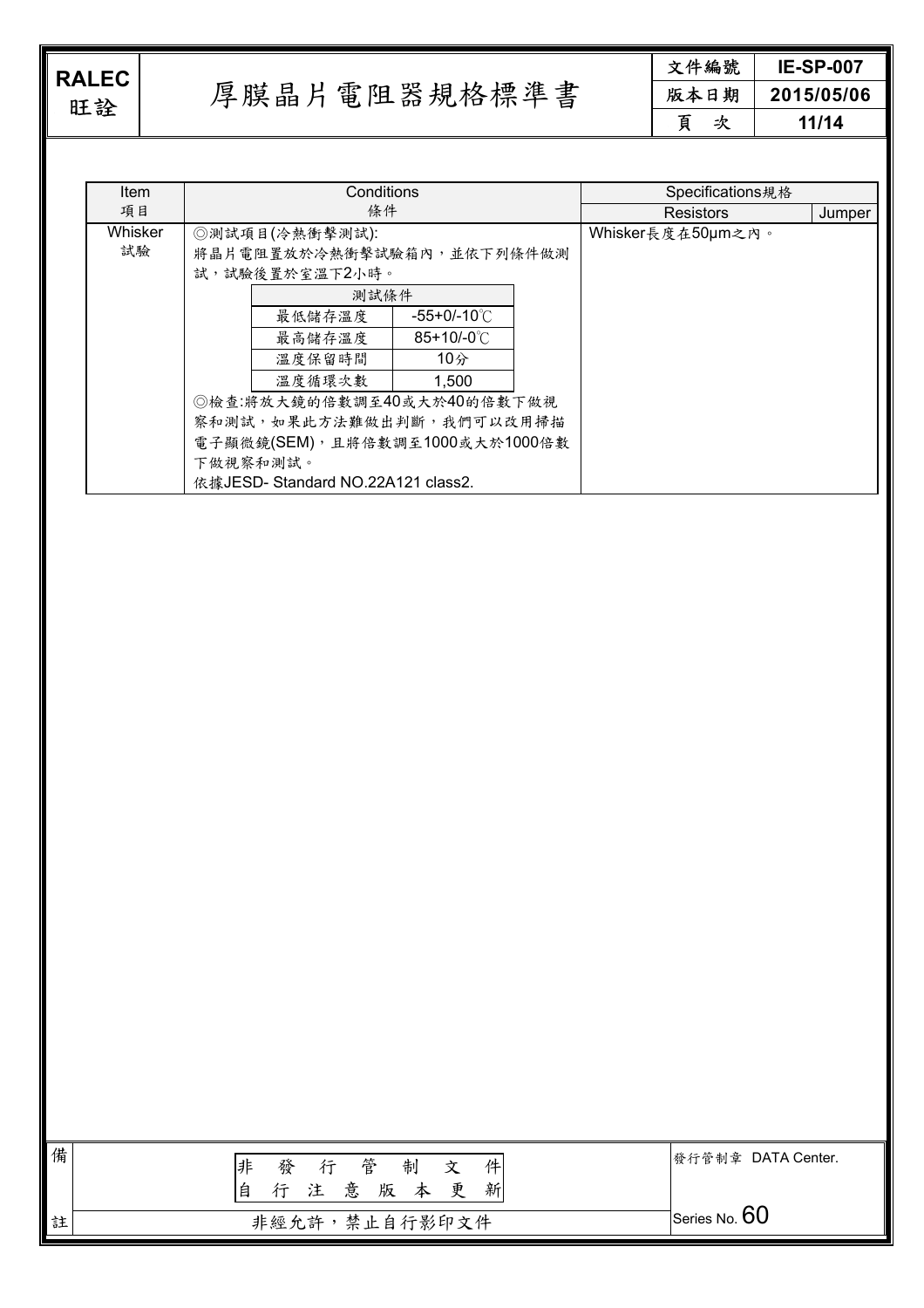| <b>RALEC</b><br>旺詮 |              | 文件編號   | <b>IE-SP-007</b> |
|--------------------|--------------|--------|------------------|
|                    | 厚膜晶片電阻器規格標準書 | 版本日期   | 2015/05/06       |
|                    |              | 百<br>次 | 12/14            |
|                    |              |        |                  |

## **7** 建議焊錫條件**:**





備註:零件最高耐溫 260 +5/-0 ℃,10 秒。

7.2 Lead Free Double-Wave Soldering Profile(適用0603(含)以上之產品)



| 備 | 行 管<br>制<br>非<br>件<br>發<br>文<br>新<br>注意版本<br>更<br>自 | 發行管制章 DATA Center. |
|---|-----------------------------------------------------|--------------------|
| 註 | 非經允許,禁止自行影印文件                                       | Series No. $60$    |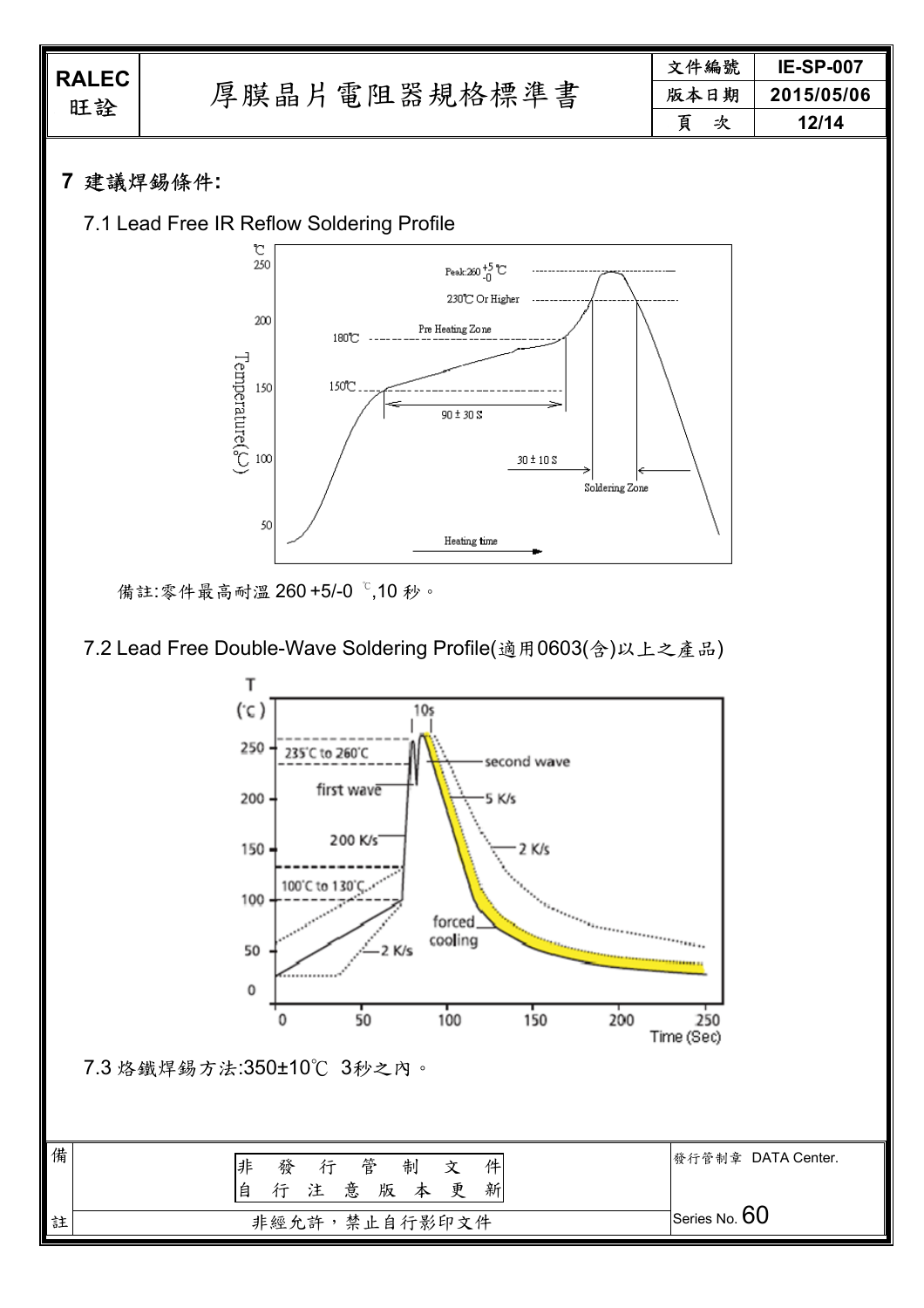| 文件編號 | <b>IE-SP-007</b> |  |
|------|------------------|--|
| 版本日期 | 2015/05/06       |  |
| 頁    | 13/14            |  |

# **8** 建議 **Land Pattern Design (For Reflow Soldering)**:

|          |                           |     |     | Unit:mm |
|----------|---------------------------|-----|-----|---------|
|          | <b>DIM</b><br><b>TYPE</b> | A   | B   | C       |
|          | <b>RTT01</b>              | 0.3 | 1.0 | 0.4     |
| ပ        | <b>RTT02</b>              | 0.5 | 1.5 | 0.6     |
|          | <b>RTT03</b>              | 0.8 | 2.1 | 0.9     |
| А        | <b>RTT05</b>              | 1.2 | 3.0 | 1.3     |
|          | <b>RTT06</b>              | 2.2 | 4.2 | 1.6     |
| $\bf{B}$ | <b>RTT12</b>              | 2.2 | 4.2 | 2.8     |
|          | <b>RTT18</b>              | 3.1 | 5.9 | 3.0     |
|          | <b>RTT20</b>              | 3.5 | 6.1 | 2.8     |
|          | <b>RTT25</b>              | 3.8 | 8.0 | 3.5     |

### **9** 鍍層厚度:

9.1 鎳層厚度: $≥2 \mu$  m

9.2 純錫:≥3 $\mu$  m

9.3 電鍍純錫為霧錫

## **10** 阻值測試包裝標準量測位置:

|   | 背面電極量測                                            |                           |                 | Unit: $mm$         |
|---|---------------------------------------------------|---------------------------|-----------------|--------------------|
|   | А                                                 | <b>DIM</b><br><b>TYPE</b> | A               | B                  |
|   |                                                   | <b>RTT01</b>              | $0.44 \pm 0.05$ | $0.22 \pm 0.05$    |
|   |                                                   | <b>RTT02</b>              | $0.80 + 0.05$   | $0.24 \pm 0.05$    |
|   | ⊙<br>Э<br>$\mathbf{\underline{\upomega}}$         | <b>RTT03</b>              | $1.35 \pm 0.05$ | $0.35 \pm 0.05$    |
|   | ⊝<br>Э                                            | <b>RTT05</b>              | 1.80±0.05       | $0.35 \pm 0.05$    |
|   |                                                   | <b>RTT06</b>              | $2.90 \pm 0.05$ | $0.35 \pm 0.05$    |
|   | <b>Current Terminal</b><br>$(\bullet)$            | <b>RTT12</b>              | 2.90±0.05       | $0.35 \pm 0.05$    |
|   |                                                   | RTT <sub>18</sub>         | $3.90 \pm 0.05$ | $1.55 \pm 0.05$    |
|   | Voltage Terminal<br>$(\textcolor{blue}{\bullet})$ | <b>RTT20</b>              | $4.50 \pm 0.05$ | $1.15 \pm 0.05$    |
|   |                                                   | <b>RTT25</b>              | 5.90±0.05       | $1.60 \pm 0.05$    |
|   |                                                   |                           |                 |                    |
| 備 | 管<br>件<br>非<br>發<br>行<br>制<br>文                   |                           |                 | 發行管制章 DATA Center. |
|   | 自<br>意<br>新<br>版本更<br>行<br>注                      |                           |                 |                    |
| 註 | 非經允許,禁止自行影印文件                                     |                           | Series No. 60   |                    |